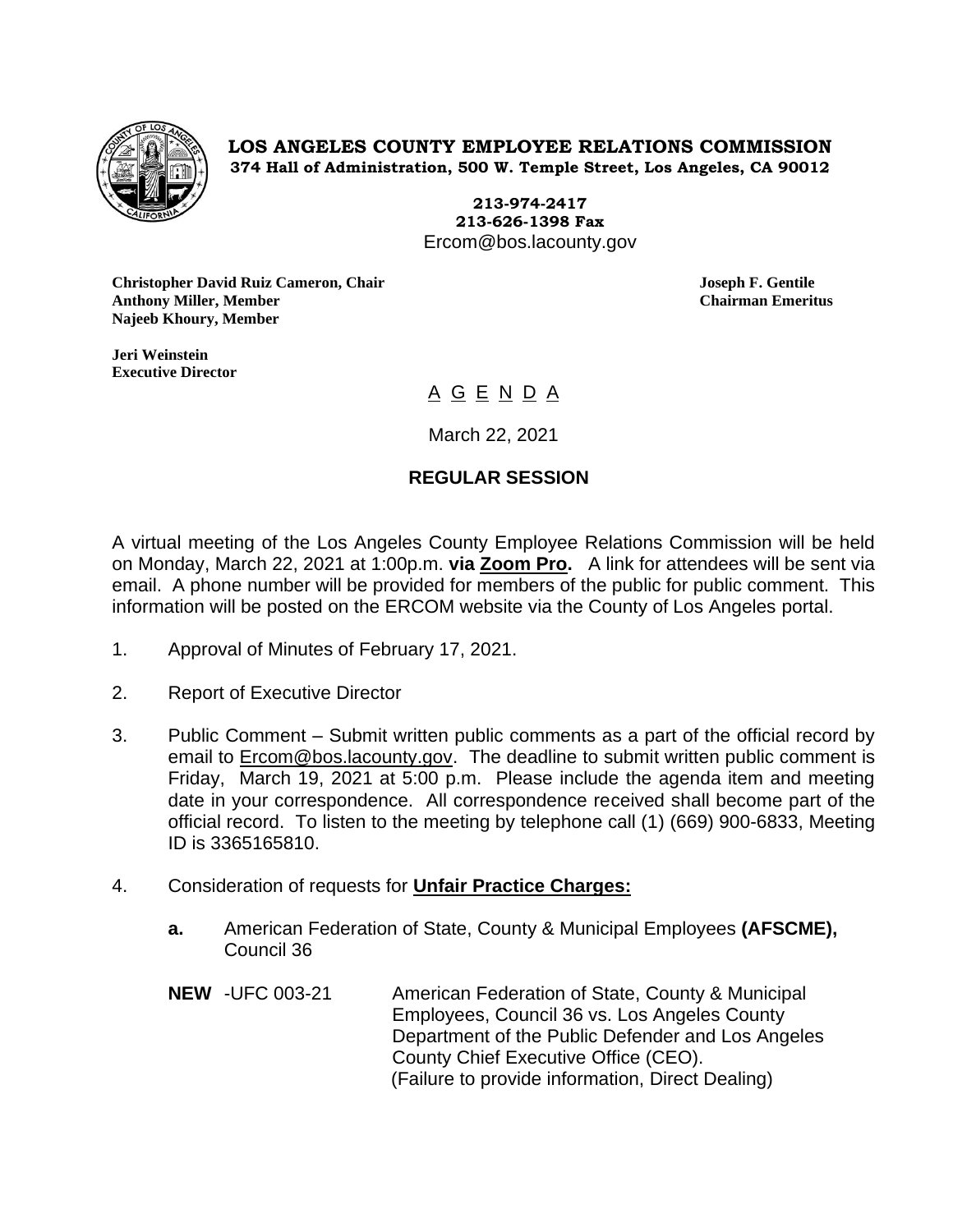**b.** American Federation of State, County & Municipal Employees **(AFSCME),** Local 1083

**NEW** -UFC 006-21 American Federation of State, County & Municipal Employees, Local 1083 vs. Child Support Services Division. (Bad Faith Bargaining, Interference)

**c.** American Federation of State, County, & Municipal Employees **(AFCSME)** Local 685

#### **NONE**

- **d.** Association for Los Angeles Deputy Sheriffs **(ALADS)**
	- -UFC 001-21 Association for Los Angeles Deputy Sheriffs (ALADS) vs. Los Angeles County. (Failure to engage in impact bargaining, as a result of Measure J budget cuts, that affected wages, hours, and conditions of employment.) (Continued from February 17, 2021)

-County Opposition and Request for Dismissal of UFC 001-21 (004-21) Consolidated with PPOA

- -UFC 002-21 Association for Los Angeles Deputy Sheriffs (ALADS) vs. Los Angeles County Sheriff's Department (Violation of the Employee Relations Ordinance 5.04.070 by intimidation, coercion, discrimination, etc., for employees exercising their rights under the Ordinance) (Continued from February 17, 2021)
- **e.** California Association of Professional Employees **(CAPE)**
	- -UFC 016-19 California Association of Professional Employees (**CAPE)** vs. Assessor's Office (P. Thomas/Interfering with Participation in Union Activity) (Continued from October 28, 2019)
	- -UFC 018-19 California Association of Professional Employees (**CAPE)** vs. Department of Beaches and Harbors (L. Phan/Interfering with Participation in Union Activity) (Continued from October 28, 2019)
- **f.** Los Angeles/Orange Counties Building & Construction Trades Council AFL-CIO

#### **NONE**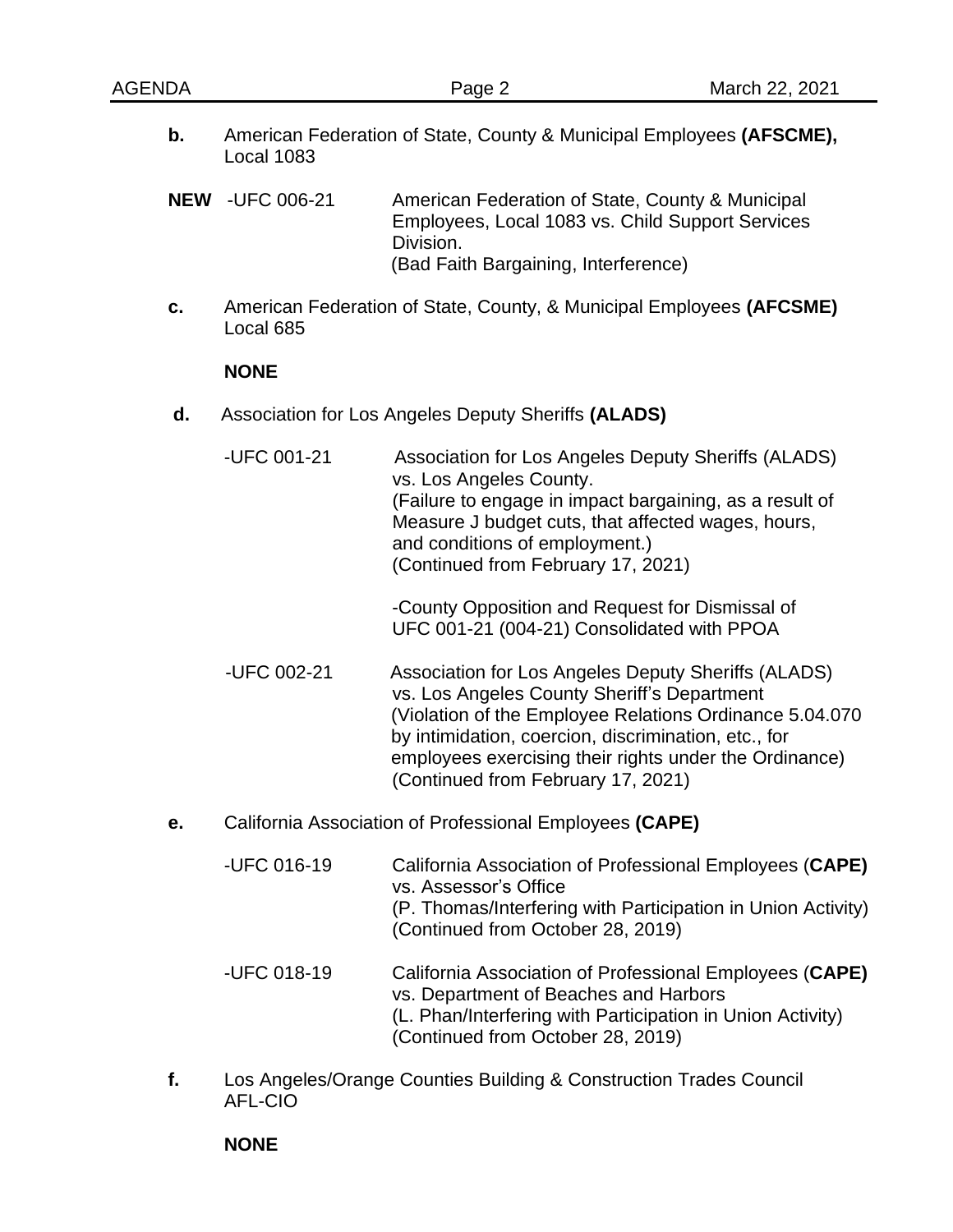|                                             | g.         | Professional Peace Officers Association (PPOA) |                                                                                                                                                                                                                                                                                                                                                         |  |
|---------------------------------------------|------------|------------------------------------------------|---------------------------------------------------------------------------------------------------------------------------------------------------------------------------------------------------------------------------------------------------------------------------------------------------------------------------------------------------------|--|
|                                             |            | <b>NEW -UFC 004-21</b>                         | Professional Peace Officers Association (PPOA) vs<br>Los Angeles County.<br>(Failure to engage in impact bargaining, as a result of<br>Measure J budget cuts, that affected wages, hours,<br>and conditions of employment.)<br>-County opposition and request for dismissal of<br>UFC 004-21 (consolidated with 001-21 ALADS)                           |  |
| Service Employees International Union<br>h. |            |                                                |                                                                                                                                                                                                                                                                                                                                                         |  |
|                                             |            | -UFC 014-20                                    | Service Employees International Union (SEIU), Local 721<br>vs. Department of Health Services (DHS)<br>(Failure to Negotiate matters that are mandatory<br>subjects of bargaining, including changes to working<br>conditions, contracting out bargaining unit work, failure<br>to provide requested information).<br>(Continued from November 18, 2020) |  |
|                                             |            | <b>NEW -UFC 005-21</b>                         | Service Employees International Union (SEIU), Local 721<br>Vs. Los Angeles County Department of Children and<br>Family Services (DCFS)<br>(Interference, Intimidation, Coercion regarding<br>engagement in Union Activities)                                                                                                                            |  |
|                                             |            | <b>NEW -UFC 007-21</b>                         | Service Employees International Union (SEIU), Local 721<br>Vs. Los Angeles County Department of Social Services<br>(DPSS)<br>(Unilateral Implementation of Task-Based Model to<br>replace Caseloads Model - Failure to Meet and Confer a<br>matter that is negotiable.)                                                                                 |  |
|                                             | <b>NEW</b> | -UFC 008-21                                    | Service Employees International Union (SEIU), Local 721<br>Vs. Los Angeles County Department of Social Services<br>(DPSS)<br>(Interference and Disparagement.)                                                                                                                                                                                          |  |

## 5. Request to **Withdraw Unfair Practice Charge**

-UFC 013-20 Association for Los Angeles Deputy Sheriffs (**ALADS**) vs. Los Angeles Sheriff's Department (**LASD**) (Failure to process grievance)

Reason: Grievance processed